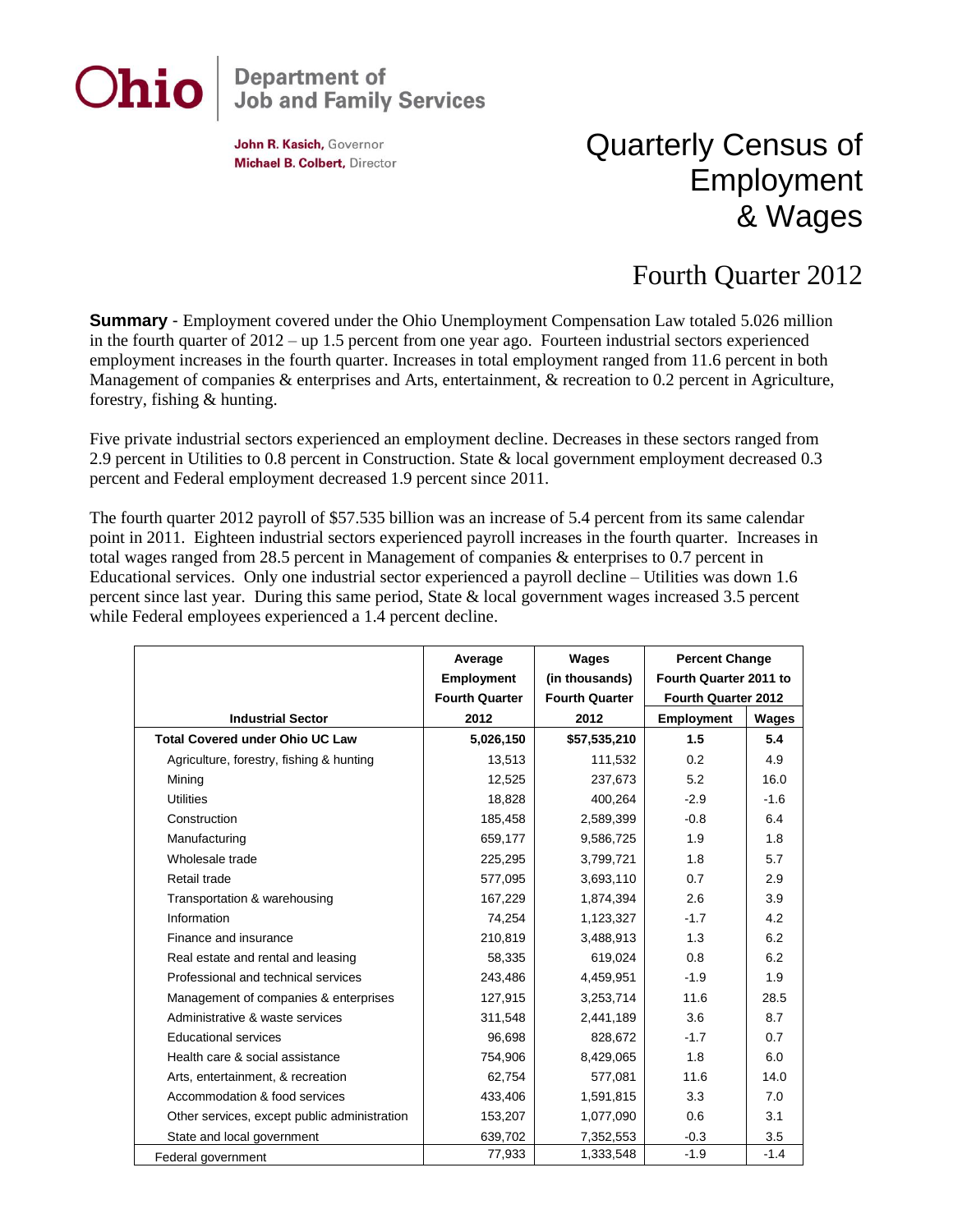Eight of Ohio's ten largest counties experienced employment increases from their fourth quarter 2011 levels. Increases ranged from 2.8 percent in Franklin County to 0.4 percent in both Lucas and Summit Counties. Butler County experienced the only employment decline – down 0.2 percent since last year. Lorain County employment was essentially unchanged.

Each of the ten largest counties experienced payroll increases since 2011. Payroll gains since the fourth quarter of 2011 ranged from 7.8 percent in Cuyahoga County to 2.5 percent in Lorain County.

|                                        | Average               | Wages                 | <b>Percent Change</b>      |       |
|----------------------------------------|-----------------------|-----------------------|----------------------------|-------|
|                                        | <b>Employment</b>     | (in thousands)        | Fourth Quarter 2011 to     |       |
|                                        | <b>Fourth Quarter</b> | <b>Fourth Quarter</b> | <b>Fourth Quarter 2012</b> |       |
| <b>Industrial Sector</b>               | 2012                  | 2012                  | Employment                 | Wages |
| <b>Total Covered under Ohio UC Law</b> | 5,026,150             | \$57,535,210          | 1.5                        | 5.4   |
| <b>Butler</b>                          | 140,209               | \$1,536,128           | $-0.2$                     | 2.6   |
| Cuyahoga                               | 694,813               | \$9,139,665           | 2.3                        | 7.8   |
| <b>Franklin</b>                        | 673,525               | \$8,438,992           | 2.8                        | 7.0   |
| <b>Hamilton</b>                        | 483,178               | \$6,820,790           | 0.7                        | 6.7   |
| Lorain                                 | 93,415                | \$972,145             | 0.0                        | 2.5   |
| Lucas                                  | 201,346               | \$2,257,000           | 0.4                        | 3.8   |
| Mahoning                               | 97,688                | \$904,833             | 1.0                        | 4.7   |
| Montgomery                             | 240,640               | \$2,680,639           | 0.5                        | 3.4   |
| Stark                                  | 155,045               | \$1,511,353           | 1.5                        | 4.6   |
| Summit                                 | 256,593               | \$2,969,758           | 0.4                        | 4.6   |
| All other counties                     | 1,989,698             | \$20,303,907          | 1.6                        | 4.4   |

The chart that follows presents the percentage of Ohio covered employment in each of the ten largest counties and all other counties combined. Ten of Ohio's 88 counties account for more than 60 percent of the state's covered employment.



#### **Percentage of Fourth Quarter 2012 Employment - Ten Largest Counties**